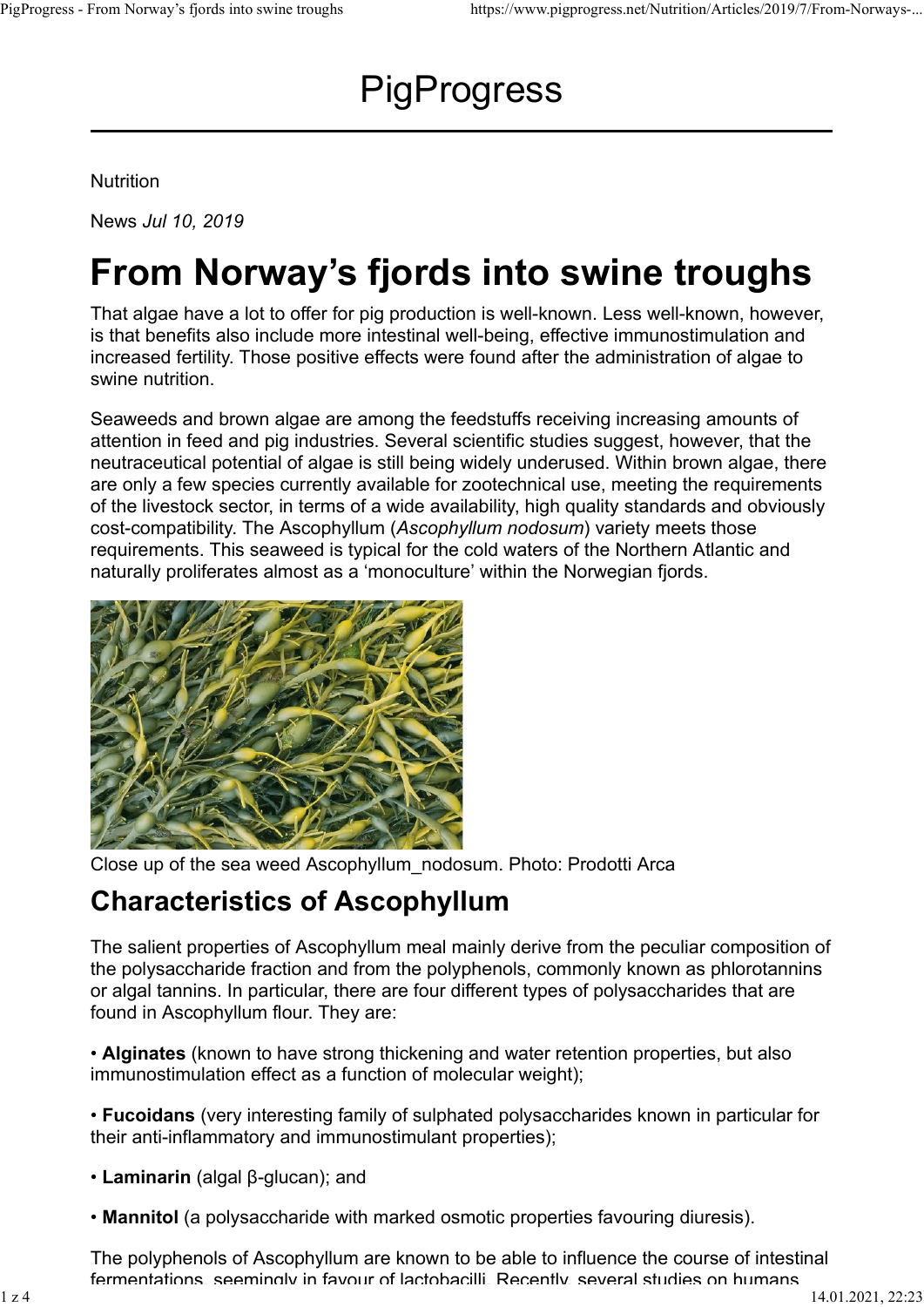seem to indicate that the Ascophyllum phlorotannins are also able to modulate the absorption of carbohydrates by reducing the post-prandial glycemic peak, the excess of which can lead to a real glucose intolerance. It is widely known that – in monogastrics – the vitality of embryos in animals with glucose intolerance is lower than that of animals that do not exhibit this metabolic disorder. Depending on the seasonality of the harvest, the content of polyphenols can vary from 8% to 15%, while the polysaccharide component fluctuates between 40% and 50%. PigProgress - From Norway's fjords into swine troughs https://www.pigprogress.net/Nutrition/Articles/2019/7/From-Norways-...<br>
seem to indicate that the Ascophyllum phlorotannins are also able to modulate the<br>
absorption of

Two 'contour' components of Ascophyllum meal are iodine and glutamate. The last one is the most represented amino acid in the algal protein with an indicative contribution of about 10g/kg of flour. All in all, the mix of components that are naturally present in Ascophyllum flour seems to have been formulated specifically to promote the intestinal well-being of the animals, well-being from which derive an effective immunostimulation, resistance to diseases and an obviously effective absorption of dietary nutrients.



A bag with Ascophyllum meal for use in pig feed. Photo: Prodotti Arca

## Ascophyllum and swine feeding

There are two ways of using Ascophyllum meal in pig diets: for sows and for weaned piglets. Field tests on sows (Danish Landrace x Large White crossbreeds), conducted in Denmark with the cooperation of Dr Poul Erik Nielsen, Skødstrup, showed that, in a herd of about 900 sows, the use of brown algae meal at a dose of 30g per day throughout the cycle resulted in a substantial improvement in the animals' fertility. The number of 'empty' days per sow reduced drastically from 27 to 11 (see Table 1).

On an annual basis, that has resulted in an increase in the number of deliveries per sow from 2.1 to 2.32. In addition, the number of stillborns fell from 2.1 to 1.8/ sow/ litter. As a result, the productivity of the farm has increased from 31 to 35.3 weaned piglets per sow per year. Interestingly and to the surprise of the breeder, those results were obtained despite the fact that the trial began on July 3. In fact, the animals supplemented with Ascophyllum underwent heat stress during the summer period last year, due to the wellknown climatic anomalies, has been extremely marked also in the northern European countries. This fact increases the value of the obtained result since, as is well known, the summer period which normally sees a worsening of the reproductive parameters.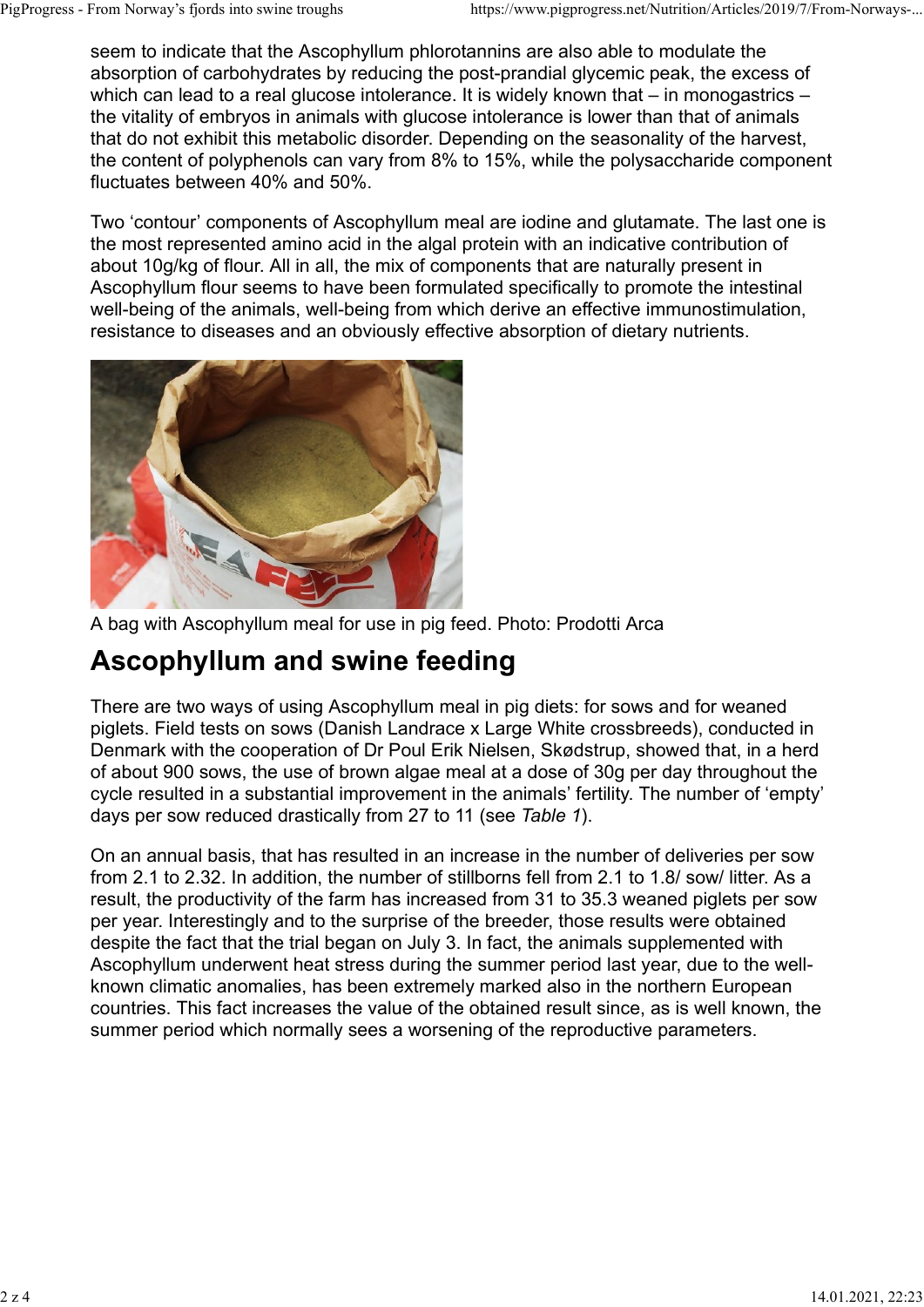# PigProgress - From Norway's fjords into swine troughs https://www.pigprogress.net/Nutrition/Articles/2019/7/From-Norways-...<br> **Table 1 - Production results of Q2, Q3 and Q4 of 2018 at Ødum**<br> **Engholm farm. Algae flour was**

|                                    | Q2, 2018        | Q3, 2018       | Q4, 2018           |
|------------------------------------|-----------------|----------------|--------------------|
| <b>Period</b>                      | 10 Apr - 2 July | 3 July - 1 Oct | 2 Oct - 3 Jan 2019 |
| Sows + gilts in<br>breeding        | 961             | 946            | 994                |
| <b>Total parts</b>                 | 484             | 519            | 560                |
| <b>Born alive/litter</b>           | 16,3            | 16,4           | 17,2               |
| Stillborn/litter                   | 2,1             | 2,1            | 1,8                |
| <b>Weaned/litter</b>               | 14,7            | 14,7           | 15,2               |
| <b>Suckling days</b>               | 29              | 28             | 28                 |
| Days of gestation                  | 115             | 115            | 115                |
| 'Empty' sow days/<br>litter        | 27              | 14             | 11                 |
| Days to first cover                | 5               | 5              | 5                  |
| Litters/sow/year                   | 2,1             | 2,29           | 2,32               |
| <b>Weaned piglets/</b><br>sow/year | 31              | 33,7           | 35,3               |

### By Pig Progress Created with LocalFocus

The data shown in Table 1 were obtained in Denmark at the Ødum Engholm farm; in the table the productivity of the second quarter (Q2) of 2018 is compared to that of the two subsequent quarters in which, Ascophyllum meal was introduced into the diet of all sows at the rate of 30g/ animal/ day. At the end of the six-month trial period, the farm manager, Mr Henrik Steen Pedersen, reported another interesting aspect, being the reduction in cases of sudden death of sows attributable to the proliferation of Clostridium novyi. Mr Pedersen said that the reduction of cases of sudden death was enough to justify the cost of introducing Ascophyllum flour.

As far as piglets are concerned, the experience from the last two/ three years suggests that Ascophyllum meal is a raw material that can be used successfully during the weaning phase, allowing the reduction or elimination of the use of zinc oxide. In general, the dose used in weaning is 4-5 kg per tonne of feed.

### Additives and raw materials

Prodotti Arca has been active on the market of additives and raw materials for zootechnical use since 2005. For more than ten years it has been representing the Norwegian company Algea in the EU and in the livestock sector. Algea is one of the largest producers of Ascophyllum meal in the world. In addition, the Arca portfolio contains other algae and microalgae as well. The novelties are micro-algae and preparations (Vitalg DHA) with a high content of DHA (Omega 3) of vegetable origin.